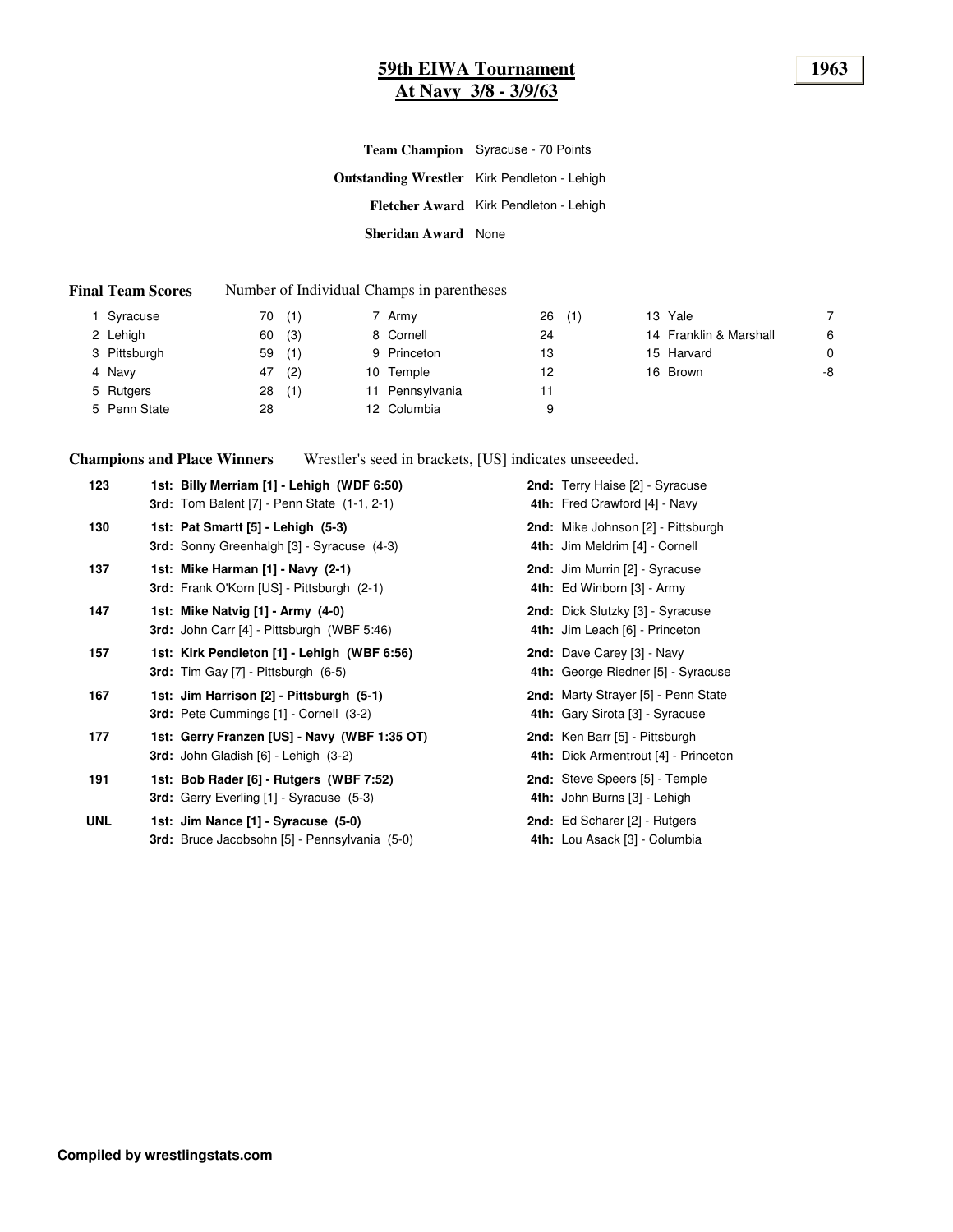# **3/8/1963 and 3/9/1963 at Navy 1963 EIWA Championship Page 1 of 9**

| 123 Weight Class                    |                         |                    |                               |
|-------------------------------------|-------------------------|--------------------|-------------------------------|
| Billy Merriam, Lehigh [1]           |                         |                    |                               |
| Leonard Killian, Pittsburgh         | Billy Merriam 6-2       |                    |                               |
| Prior, Temple [8]                   |                         | Billy Merriam 11-5 |                               |
| Rich Sofman, Pennsylvania           | Rich Sofman 2-1         |                    |                               |
| Fred Crawford, Navy [4]             |                         |                    | Billy Merriam 8-2             |
| Olson, Princeton                    | Fred Crawford Fall 2:00 |                    |                               |
| Don Pike, Rutgers [5]               |                         | Fred Crawford 5-4  |                               |
| Jerry Dernar, Army                  | Don Pike 11-4           |                    |                               |
| Terry Haise, Syracuse [2]           |                         |                    | <b>Billy Merriam DFT 6:50</b> |
| Bob Foster, Yale                    | Terry Haise 8-2         |                    |                               |
| Tom Balent, Penn State [7]          |                         | Terry Haise RD     |                               |
| Tom Gilmore, Harvard                | Tom Balent 6-0          |                    |                               |
| Mel Mounts, Franklin & Marshall [3] |                         |                    | Terry Haise 4-2               |
| Arnold Lesser, Columbia             | Mel Mounts 8-5          |                    |                               |
| John Fish, Brown                    |                         | Chuck Bush 12-1    |                               |
| Chuck Bush, Cornell [6]             | Chuck Bush 18-2         |                    |                               |

### **Consolation Bracket**



Tom Balent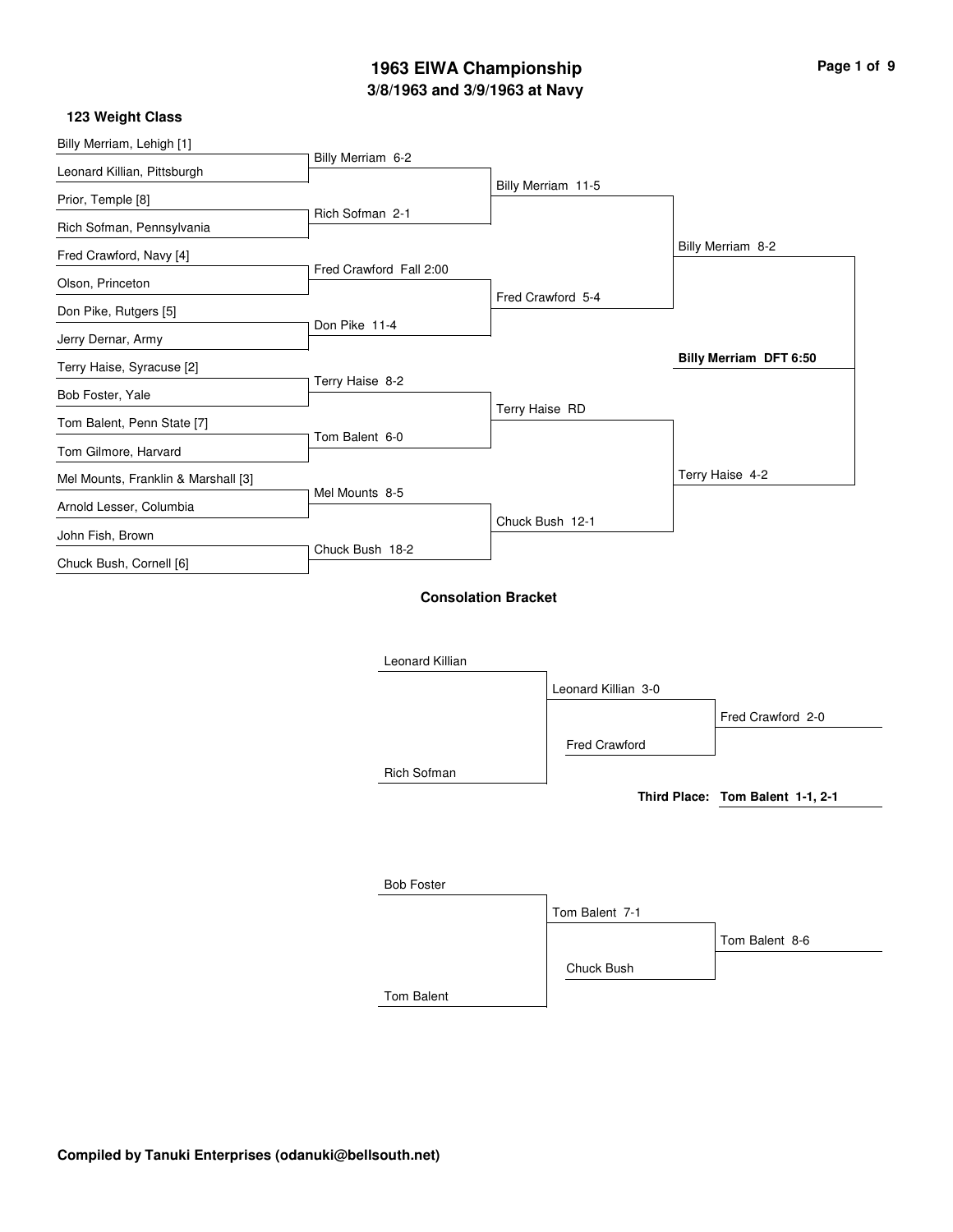# **3/8/1963 and 3/9/1963 at Navy 1963 EIWA Championship Page 2 of 9**

| 130 Weight Class |  |
|------------------|--|
|------------------|--|

| Bob Haney, Penn State [1]         |                        |                            |                       |                  |
|-----------------------------------|------------------------|----------------------------|-----------------------|------------------|
| Bill Wilhelm, Navy                | Bob Haney 4-2          |                            |                       |                  |
| Grates, Army [8]                  | Grates 7-0             |                            | Bob Haney 4-2 OT      |                  |
| Michael Wood, Franklin & Marshall |                        |                            |                       |                  |
| Jim Meldrim, Cornell [4]          |                        |                            |                       | Pat Smartt 5-2   |
| John Damico, Rutgers              | Jim Meldrim Fall 1:34  |                            |                       |                  |
| Pat Smartt, Lehigh [5]            |                        | Pat Smartt 2-1             |                       |                  |
| Sam Pierson, Princeton            | Pat Smartt 9-0         |                            |                       |                  |
| Mike Johnson, Pittsburgh [2]      |                        |                            |                       | Pat Smartt 5-3   |
| Pete Stergios, Brown              | Mike Johnson Fall 5:28 |                            |                       |                  |
|                                   |                        |                            | Mike Johnson 11-3     |                  |
| Bill Lukens, Pennsylvania [7]     | Bill Lukens Fall 8:36  |                            |                       |                  |
| Hollister, Columbia               |                        |                            |                       | Mike Johnson 5-3 |
| Sonny Greenhalgh, Syracuse [3]    | Sonny Greenhalgh 10-2  |                            |                       |                  |
| Mike Graae, Harvard               |                        |                            | Sonny Greenhalgh 9-4  |                  |
| Dodd Fischer, Yale                | Sam Shipley Fall 4:42  |                            |                       |                  |
| Sam Shipley, Temple [6]           |                        |                            |                       |                  |
|                                   |                        | <b>Consolation Bracket</b> |                       |                  |
|                                   |                        |                            |                       |                  |
|                                   | Sam Pierson            |                            |                       |                  |
|                                   |                        |                            |                       |                  |
|                                   |                        |                            | Jim Meldrim Fall 1:55 |                  |
|                                   |                        |                            |                       | Jim Meldrim 2-0  |

Jim Meldrim

**Third Place: Sonny Greenhalgh 4-3**

| Pete Stergios      |                  |                      |
|--------------------|------------------|----------------------|
|                    | Bill Lukens 9-0  |                      |
|                    |                  | Sonny Greenhalgh 8-3 |
|                    | Sonny Greenhalgh |                      |
| <b>Bill Lukens</b> |                  |                      |

Bob Haney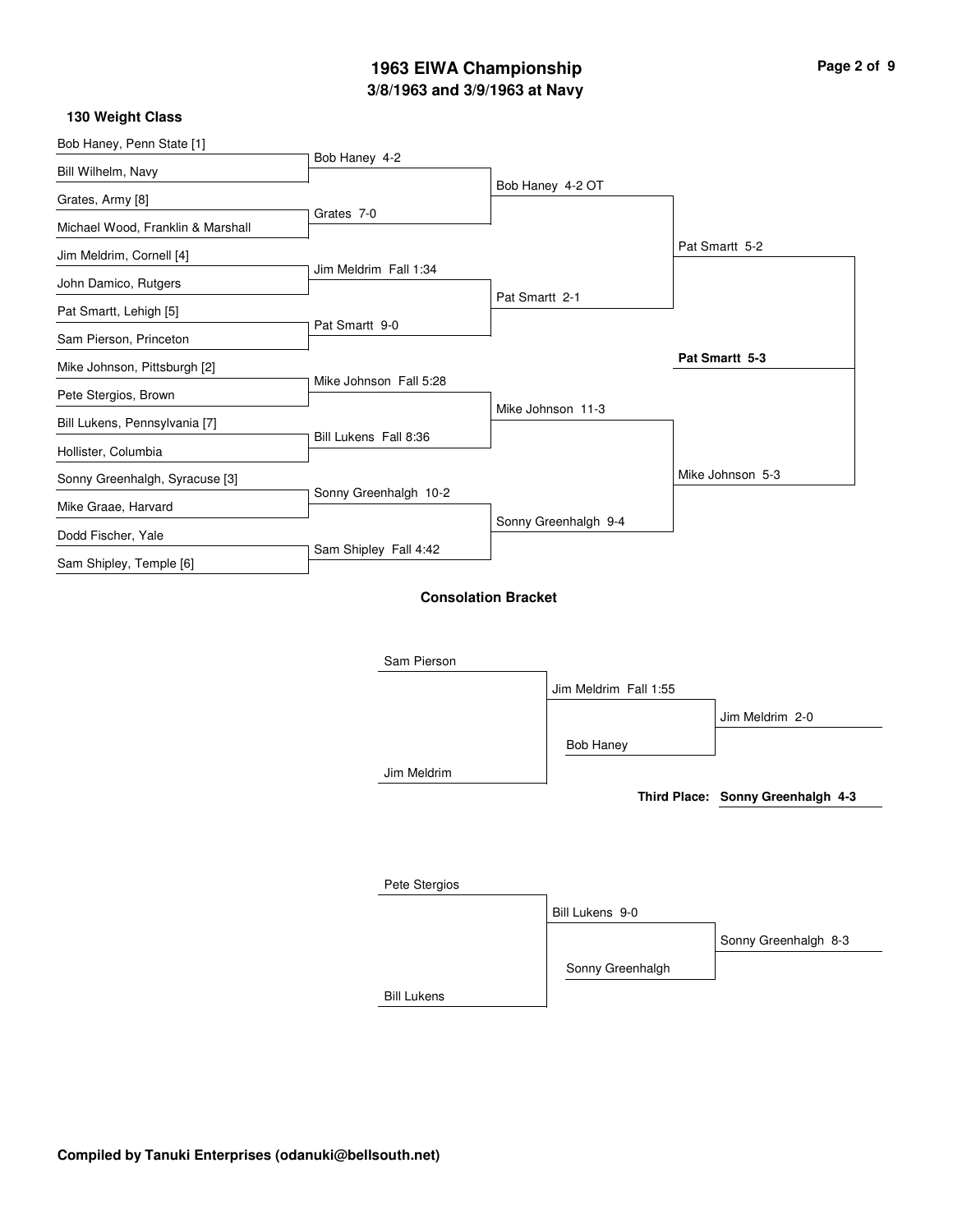# **3/8/1963 and 3/9/1963 at Navy 1963 EIWA Championship Page 3 of 9**

### **137 Weight Class**

| Mike Harman, Navy [1]                |                       |                            |                |                       |                               |
|--------------------------------------|-----------------------|----------------------------|----------------|-----------------------|-------------------------------|
| Gershon Levinson, Columbia           | Mike Harman Fall 2:48 |                            |                |                       |                               |
| Paul Martin, Franklin & Marshall [8] |                       |                            |                | Mike Harman 6-1       |                               |
| Phil Fether, Yale                    | Paul Martin 5-3       |                            |                |                       |                               |
| Joe DeMeo, Cornell [4]               |                       |                            |                |                       | Mike Harman 9-2               |
| Mark Piven, Penn State               | Joe DeMeo 7-4         |                            |                |                       |                               |
| Bill Watkins, Rutgers [5]            |                       |                            |                | Frank O'Korn 5-2      |                               |
| Frank O'Korn, Pittsburgh             | Frank O'Korn 9-3      |                            |                |                       |                               |
| Jim Murrin, Syracuse [2]             |                       |                            |                |                       | Mike Harman 2-1               |
| Paul Mauriello, Temple               | Jim Murrin 10-3       |                            |                |                       |                               |
| John Leek, Lehigh [7]                |                       |                            | Jim Murrin 6-1 |                       |                               |
| Linn, Harvard                        | John Leek 11-3        |                            |                |                       |                               |
| Ed Winborn, Army [3]                 |                       |                            |                |                       | Jim Murrin 4-1 OT             |
| Chris Olmstead, Pennsylvania         | Ed Winborn 5-0        |                            |                |                       |                               |
| Don Taylor, Princeton                |                       |                            | Ed Winborn 3-1 |                       |                               |
| Ken Linker, Brown [6]                | Ken Linker Fall 4:18  |                            |                |                       |                               |
|                                      |                       | <b>Consolation Bracket</b> |                |                       |                               |
|                                      |                       | Gershon Levinson           |                |                       |                               |
|                                      |                       |                            |                | Paul Martin Fall 5:10 |                               |
|                                      |                       |                            |                |                       | Frank O'Korn 2-1              |
|                                      |                       |                            |                | Frank O'Korn          |                               |
|                                      |                       | Paul Martin                |                |                       |                               |
|                                      |                       |                            |                |                       | Third Place: Frank O'Korn 2-1 |

| Paul Mauriello |               |                |
|----------------|---------------|----------------|
|                | John Leek 7-3 |                |
|                |               | Ed Winborn 4-2 |
|                | Ed Winborn    |                |
| John Leek      |               |                |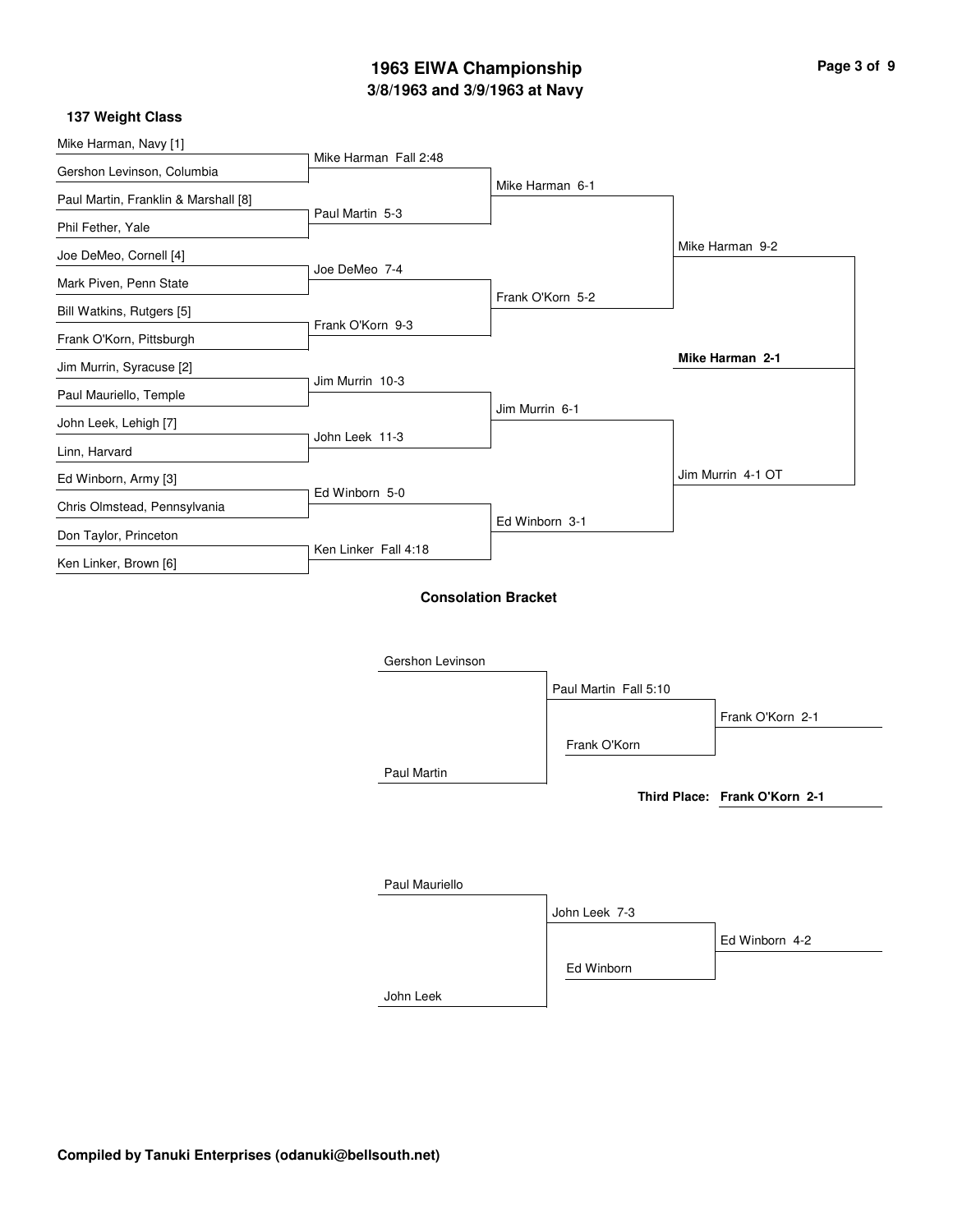# **3/8/1963 and 3/9/1963 at Navy 1963 EIWA Championship**

| Page 4 of 9 |  |  |
|-------------|--|--|
|             |  |  |

 $\overline{\phantom{0}}$ 

### **147 Weight Class**

| Mike Natvig, Army [1]                     | Mike Natvig 6-0            |                  |                    |                                  |
|-------------------------------------------|----------------------------|------------------|--------------------|----------------------------------|
| Fred Buell, Yale                          |                            |                  |                    |                                  |
| Henry Mazzoni, Rutgers [8]                |                            | Mike Natvig 8-0  |                    |                                  |
| Carl Capra, Cornell                       | Carl Capra 3-2             |                  |                    |                                  |
| John Carr, Pittsburgh [4]                 |                            |                  |                    | Mike Natvig 4-2                  |
| Tom McMahan, Pennsylvania                 | John Carr 8-1              |                  |                    |                                  |
| Doug Koch, Lehigh [5]                     |                            | John Carr 6-2    |                    |                                  |
| Sam Dutrow, Navy                          | Doug Koch 6-0              |                  |                    |                                  |
| George Edwards, Penn State [2]            |                            |                  |                    | Mike Natvig 4-0                  |
| John Borgeson, Temple                     | George Edwards 6-0         |                  |                    |                                  |
|                                           |                            |                  | George Edwards 5-2 |                                  |
| Conrad Zimmerman, Franklin & Marshall [7] | Conrad Zimmerman Fall 6:46 |                  |                    |                                  |
| Dave Westfall, Brown                      |                            |                  |                    | Dick Slutzky 2-1 OT              |
| Dick Slutzky, Syracuse [3]                | Dick Slutzky 8-0           |                  |                    |                                  |
| Bob Mayer, Columbia                       |                            | Dick Slutzky 4-2 |                    |                                  |
| John Daniels, Harvard                     | Jim Leach 6-1              |                  |                    |                                  |
| Jim Leach, Princeton [6]                  |                            |                  |                    |                                  |
|                                           | <b>Consolation Bracket</b> |                  |                    |                                  |
|                                           |                            |                  |                    |                                  |
|                                           |                            |                  |                    |                                  |
|                                           | Fred Buell                 |                  |                    |                                  |
|                                           |                            |                  | Carl Capra 3-1     |                                  |
|                                           |                            |                  |                    | John Carr 4-0                    |
|                                           |                            |                  | John Carr          |                                  |
|                                           | Carl Capra                 |                  |                    |                                  |
|                                           |                            |                  |                    | Third Place: John Carr Fall 5:46 |
|                                           |                            |                  |                    |                                  |
|                                           |                            |                  |                    |                                  |
|                                           | <b>Bob Mayer</b>           |                  |                    |                                  |
|                                           |                            |                  | Jim Leach Med FFT  |                                  |
|                                           |                            |                  |                    | Jim Leach 6-1                    |
|                                           |                            |                  | George Edwards     |                                  |
|                                           |                            |                  |                    |                                  |
|                                           | Jim Leach                  |                  |                    |                                  |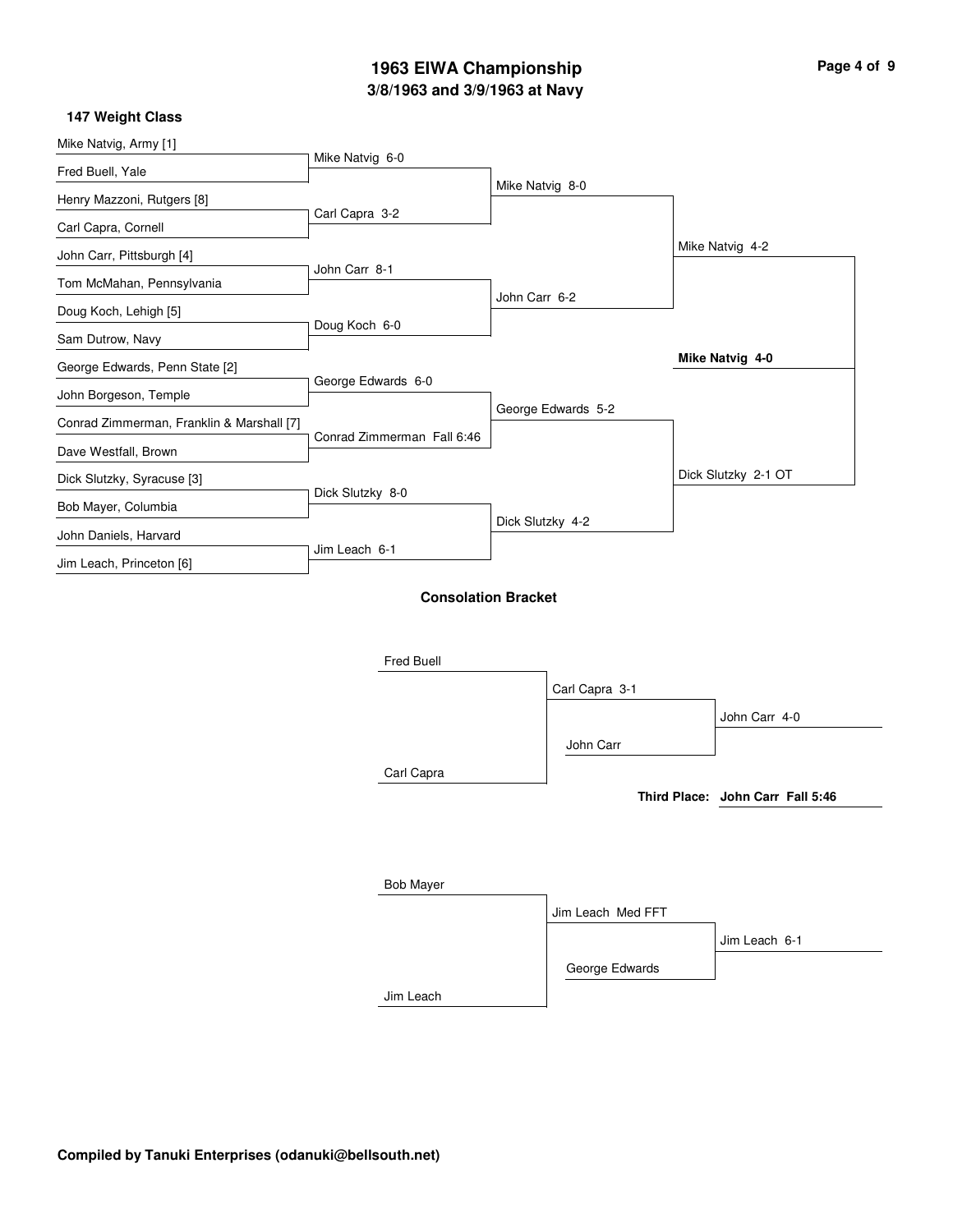# **3/8/1963 and 3/9/1963 at Navy 1963 EIWA Championship Page 5 of 9**

#### **157 Weight Class**

| Kirk Pendleton, Lehigh [1]         |                          |                            |                       |                          |
|------------------------------------|--------------------------|----------------------------|-----------------------|--------------------------|
| Burt O'Donald, Pennsylvania        | Kirk Pendleton Fall 0:50 |                            |                       |                          |
| Roger Farrington, Brown [8]        |                          |                            | Kirk Pendleton 18-0   |                          |
| John Bogert, Yale                  | John Bogert Fall 5:29    |                            |                       |                          |
| Art Weiss, Penn State [4]          |                          |                            |                       | Kirk Pendleton Fall 4:28 |
| Carl Schnabel, Franklin & Marshall | Art Weiss Fall 6:25      |                            |                       |                          |
| George Riedner, Syracuse [5]       |                          |                            | George Riedner 6-5    |                          |
| Rick Eckler, Princeton             | George Riedner 9-6       |                            |                       |                          |
| Dave Steiler, Temple [2]           |                          |                            |                       | Kirk Pendleton Fall 6:56 |
| Tom Thompson, Army                 | Tom Thompson 6-1         |                            |                       |                          |
| Bye                                |                          | Tim Gay 4-2                |                       |                          |
| Tim Gay, Pittsburgh [7]            | Tim Gay                  |                            |                       |                          |
| Dave Carey, Navy [3]               |                          |                            |                       | Dave Carey Fall 7:34     |
| Mike Schlanger, Columbia           | Dave Carey Fall 1:19     |                            |                       |                          |
| Tom Healy, Rutgers                 |                          | Dave Carey 9-1             |                       |                          |
| Dennis Makarainen, Cornell [6]     | Dennis Makarainen 12-4   |                            |                       |                          |
|                                    |                          | <b>Consolation Bracket</b> |                       |                          |
|                                    |                          |                            |                       |                          |
|                                    | <b>Burt O'Donald</b>     |                            |                       |                          |
|                                    |                          |                            | John Bogert Fall 0:57 |                          |
|                                    |                          |                            |                       | George Riedner 6-0       |

John Bogert

**Third Place: Tim Gay 6-5**

| Mike Schlanger    |                       |                   |
|-------------------|-----------------------|-------------------|
|                   | Dennis Makarainen 8-0 |                   |
|                   |                       | Tim Gay Fall 3:18 |
|                   | Tim Gay               |                   |
| Dennis Makarainen |                       |                   |

George Riedner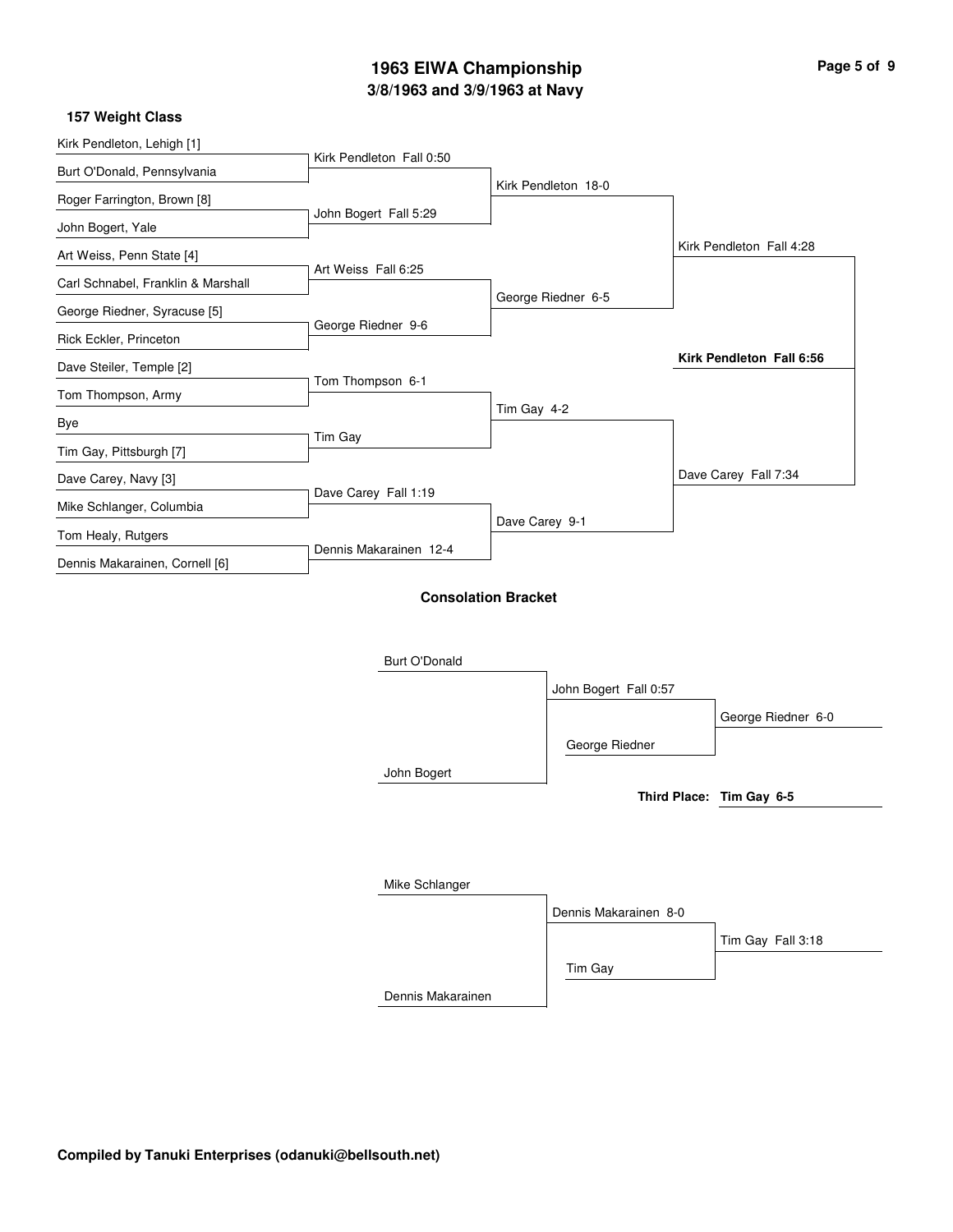# **3/8/1963 and 3/9/1963 at Navy 1963 EIWA Championship Page 6 of 9**

### **167 Weight Class**

| Pete Cummings, Cornell [1]        |                         |                            |                   |
|-----------------------------------|-------------------------|----------------------------|-------------------|
|                                   | Pete Cummings 12-7      |                            |                   |
| Harley Ferguson, Lehigh           |                         | Pete Cummings RD           |                   |
| Will Elting, Yale [8]             |                         |                            |                   |
| Jeff Hoaster, Franklin & Marshall | Will Elting 5-0         |                            |                   |
| Jim Rockenback, Princeton [4]     |                         |                            | Marty Strayer 7-4 |
| Wilbur Gattuso, Temple            | Jim Rockenback 4-3      |                            |                   |
|                                   |                         | Marty Strayer 2-1 OT       |                   |
| Marty Strayer, Penn State [5]     | Marty Strayer Fall 4:39 |                            |                   |
| Klein, Rutgers                    |                         |                            |                   |
| Jim Harrison, Pittsburgh [2]      |                         |                            | Jim Harrison 5-1  |
| John Dutton, Brown                | Jim Harrison Fall 2:26  |                            |                   |
| Fred Pereira, Harvard [7]         |                         | Jim Harrison Fall 4:34     |                   |
|                                   | Fred Pereira Fall 1:47  |                            |                   |
| Klanzahler, Pennsylvania          |                         |                            |                   |
| Gary Sirota, Syracuse [3]         |                         |                            | Jim Harrison 6-1  |
| Peter Morgan, Navy                | Gary Sirota 7-2         |                            |                   |
|                                   |                         | Gary Sirota 6-0            |                   |
| Louis Roumagoux, Columbia         |                         |                            |                   |
| Bob Arvin, Army [6]               | Louis Roumagoux 16-4    |                            |                   |
|                                   |                         | <b>Consolation Bracket</b> |                   |
|                                   |                         |                            |                   |
|                                   |                         |                            |                   |

Fred Pereira

| Klein          |                        |                                |
|----------------|------------------------|--------------------------------|
|                | Klein 3-0              |                                |
|                |                        | Pete Cummings Fall 5:20        |
|                | Pete Cummings          |                                |
| Jim Rockenback |                        |                                |
|                |                        | Third Place: Pete Cummings 3-2 |
|                |                        |                                |
|                |                        |                                |
|                |                        |                                |
| John Dutton    |                        |                                |
|                | Fred Pereira Fall 3:50 |                                |
|                |                        | Gary Sirota 3-0                |
|                | Gary Sirota            |                                |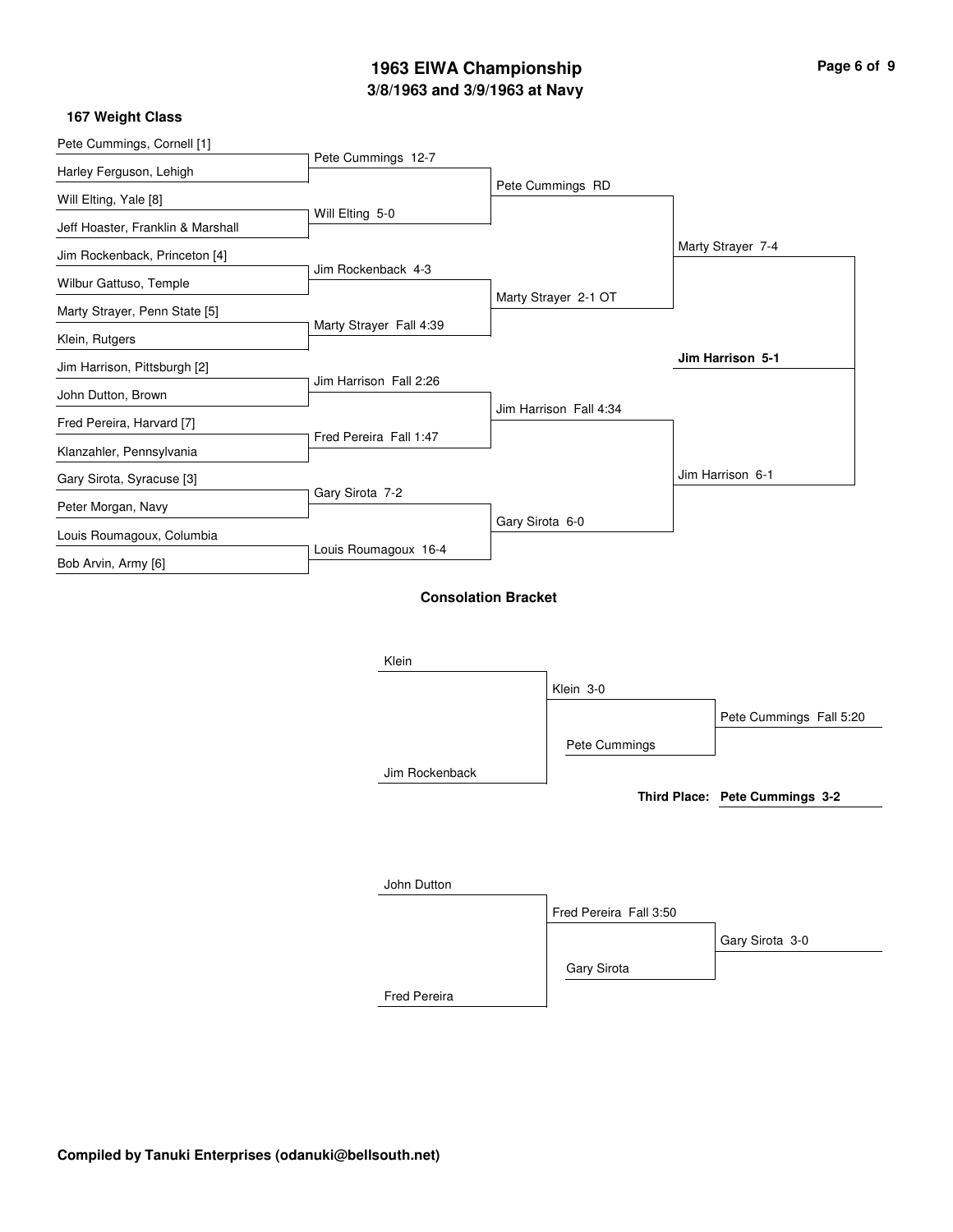# **3/8/1963 and 3/9/1963 at Navy 1963 EIWA Championship Page 7 of 9**

### **177 Weight Class**

| Lew Roberts, Syracuse [1]       |                           |                            |                             |
|---------------------------------|---------------------------|----------------------------|-----------------------------|
| Mike Gill, Penn State           | Mike Gill RD              |                            |                             |
| Ben Brooks, Harvard [8]         |                           | Mike Gill 6-2              |                             |
| Mike Wittenberg, Cornell        | Ben Brooks 10-8           |                            |                             |
| Dick Armentrout, Princeton [4]  |                           |                            | Ken Barr 2-0                |
| Bob Dubner, Franklin & Marshall | Dick Armentrout Fall 2:44 |                            |                             |
| Ken Barr, Pittsburgh [5]        |                           | Ken Barr 8-5               |                             |
| Tom Little, Temple              | Ken Barr 21-1             |                            |                             |
| Ray Nickla, Army [2]            |                           |                            | Gerry Franzen Fall 10:05 OT |
| John Wilbur, Yale               | Ray Nickla 8-4            |                            |                             |
| Bye                             |                           | Ray Nickla 5-2             |                             |
| Ben Joseph, Pennsylvania [7]    | Ben Joseph                |                            |                             |
| Stan Yancovitz, Columbia [3]    |                           |                            | Gerry Franzen 8-4           |
| Dennis Focht, Rutgers           | Stan Yancovitz DFT        |                            |                             |
| Gerry Franzen, Navy             |                           | Gerry Franzen 6-2 OT       |                             |
| John Gladish, Lehigh [6]        | Gerry Franzen 8-2         |                            |                             |
|                                 |                           | <b>Consolation Bracket</b> |                             |
|                                 | Tom Little                |                            |                             |

John Gladish

| Tom Little             |                      |                               |
|------------------------|----------------------|-------------------------------|
|                        | Dick Armentrout 13-2 |                               |
|                        |                      | Dick Armentrout 5-0           |
|                        | Mike Gill            |                               |
| <b>Dick Armentrout</b> |                      |                               |
|                        |                      | Third Place: John Gladish 3-2 |
|                        |                      |                               |
|                        |                      |                               |
|                        |                      |                               |

|                | John Gladish 5-0 |                      |
|----------------|------------------|----------------------|
|                |                  | John Gladish Med FFT |
|                | Ray Nickla       |                      |
| Stan Yancovitz |                  |                      |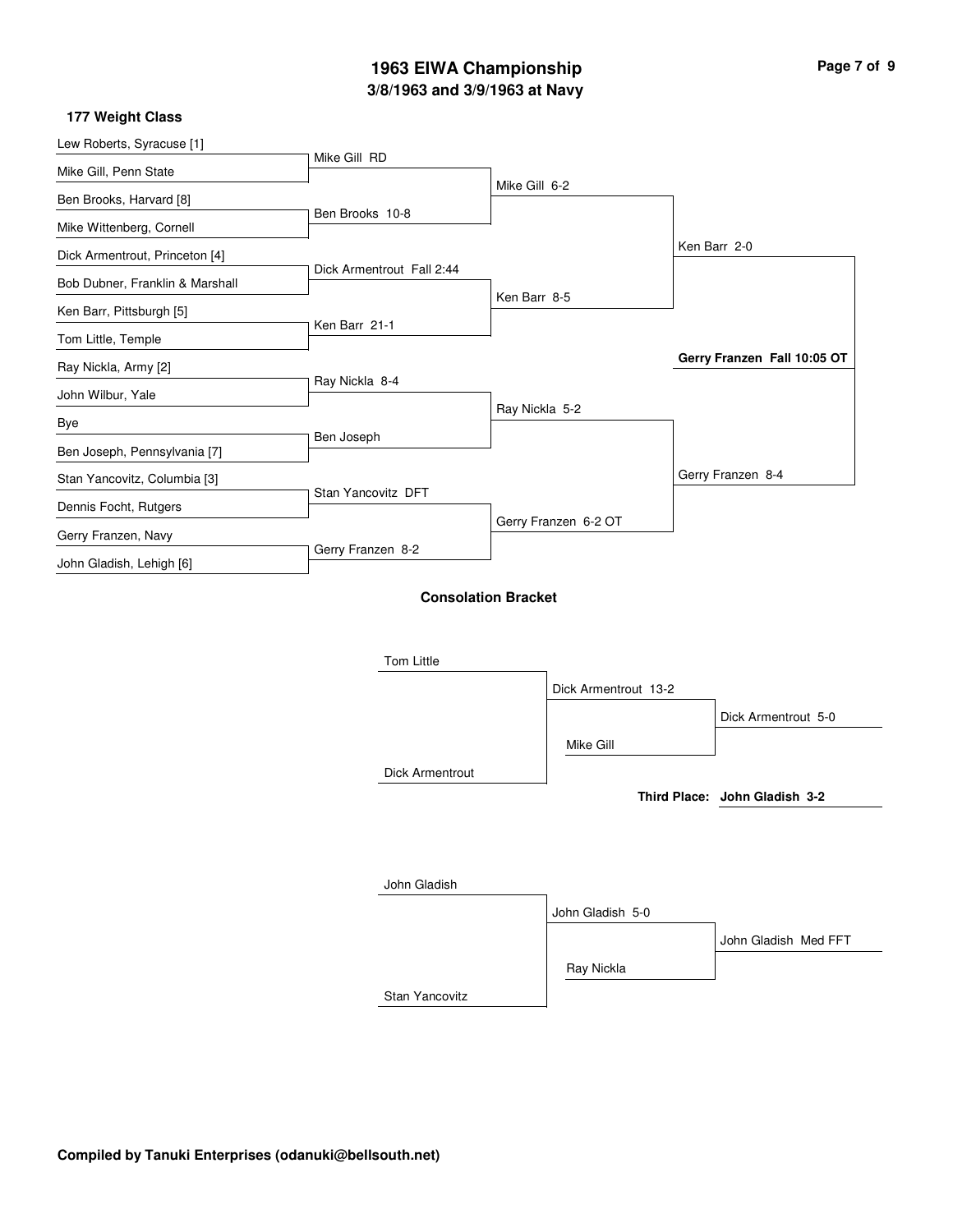# **3/8/1963 and 3/9/1963 at Navy 1963 EIWA Championship Page 8 of 9**

### **191 Weight Class**

| Gerry Everling, Syracuse [1]        | Gerry Everling Fall 6:29 |                            |                    |                                 |
|-------------------------------------|--------------------------|----------------------------|--------------------|---------------------------------|
| Hoffman, Harvard                    |                          |                            | Gerry Everling 9-1 |                                 |
| Velonis, Columbia [8]               | Velonis 8-0              |                            |                    |                                 |
| Steve Sawyer, Pennsylvania          |                          |                            |                    |                                 |
| Ron Tebben, Navy [4]                |                          |                            |                    | Steve Speers 5-3                |
| Gwynn Vaughnan, Army                | Gwynn Vaughnan 7-6       |                            |                    |                                 |
| Steve Speers, Temple [5]            |                          |                            | Steve Speers 8-3   |                                 |
| Steve Hammalian, Brown              | Steve Speers 6-2         |                            |                    |                                 |
| Ed Pohland, Penn State [2]          |                          |                            |                    | Bob Rader Fall 6:52             |
| John Towers, Princeton              | Ed Pohland 7-2           |                            |                    |                                 |
| Ron Zeiler, Franklin & Marshall [7] |                          |                            | Ed Pohland 6-0     |                                 |
| Bob Hannah, Yale                    | Bob Hannah 5-4           |                            |                    |                                 |
| John Burns, Lehigh [3]              |                          |                            |                    | Bob Rader Fall 6:28             |
| Olin, Cornell                       | John Burns Fall 6:21     |                            |                    |                                 |
| Britton, Pittsburgh                 |                          | Bob Rader 8-2              |                    |                                 |
| Bob Rader, Rutgers [6]              | Bob Rader Fall 7:23      |                            |                    |                                 |
|                                     | Steve Hammalian          | <b>Consolation Bracket</b> |                    |                                 |
|                                     |                          |                            | Gwynn Vaughnan 3-1 |                                 |
|                                     |                          |                            |                    | Gerry Everling 8-2              |
|                                     |                          |                            | Gerry Everling     |                                 |
|                                     | Gwynn Vaughnan           |                            |                    |                                 |
|                                     |                          |                            |                    | Third Place: Gerry Everling 6-2 |
|                                     | <b>Britton</b>           |                            |                    |                                 |
|                                     |                          |                            | John Burns 6-0     |                                 |
|                                     |                          |                            |                    | John Burns 6-3                  |
|                                     |                          |                            | Ed Pohland         |                                 |

John Burns